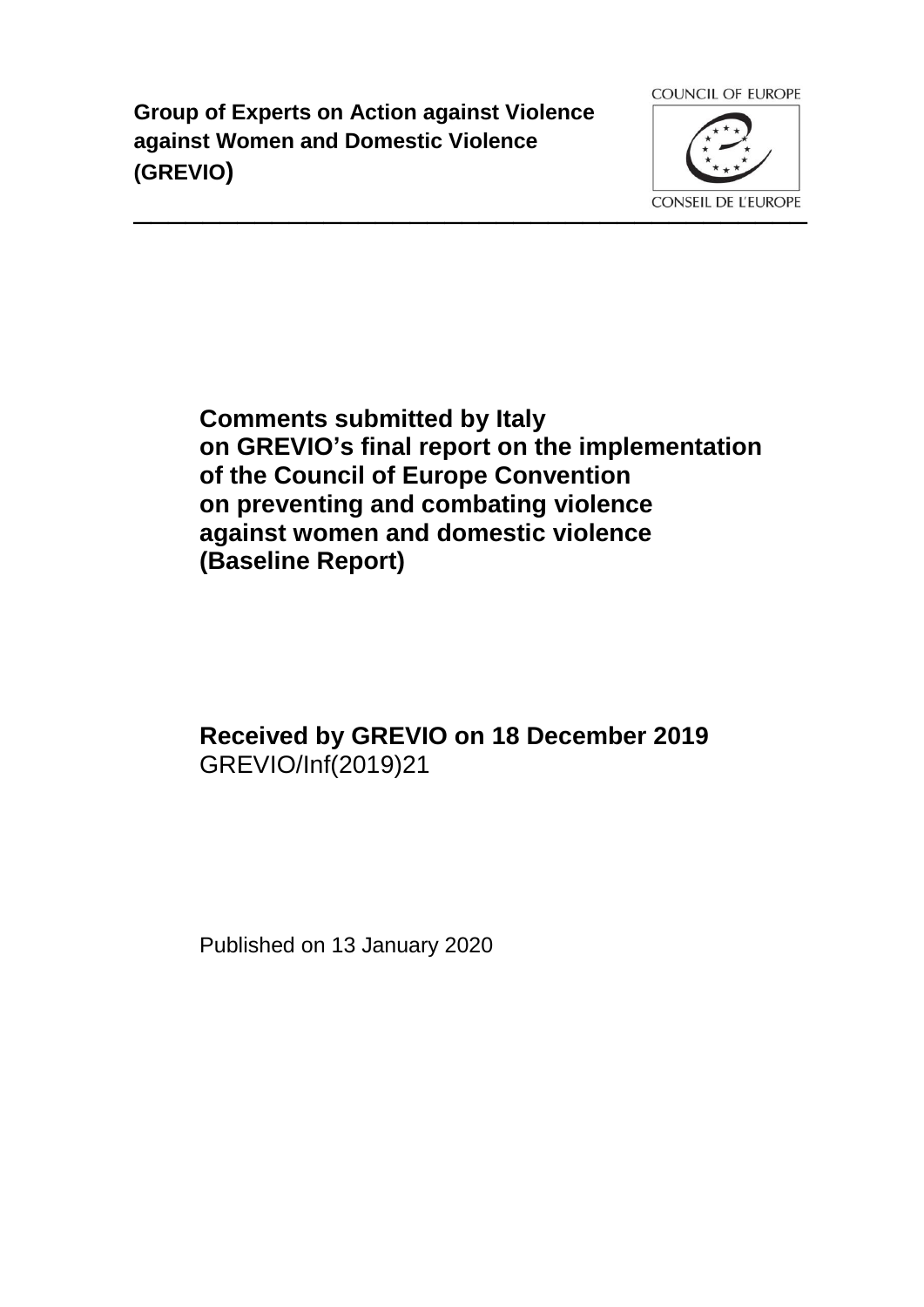# **Appendix I List of proposals and suggestions by GREVIO**

# **I. Purposes, definitions, equality and non-discrimination, general obligations**

# **C. Definitions (Article 3)**

1. With a view to encouraging reporting of domestic violence against women and conveying society's condemnation of such violence as a form of discrimination against women and a violation of their human rights, GREVIO strongly encourages the Italian authorities to ensure an application of the legal provisions on the offence of ill-treatment in the family which is sensitive to the gendered nature of domestic violence against women and is not hampered by stereotyped views of women and their experience of violence. Measures taken to this effect should have regard to the proposals and suggestions made throughout this report about training (Article 15 of the Istanbul Convention) and the requirement to ensure statutory agencies' appropriate and prompt response to violence (Article 50 of the Istanbul Convention). (paragraph 19)

# **D. Fundamental rights, equality and non-discrimination (Article 4)**

2. GREVIO strongly encourages the Italian authorities to: (paragraph 27)

a. strengthen measures to prevent and combat violence which affects women who are or might be exposed to intersectional discrimination, including women with disabilities, women belonging to minority groups, women from the Roma, Sinti and Travellers community, migrant and asylum-seeking women, women from the LGBTI community, elderly women, women in prostitution and women who abuse substances;

b. integrate the perspective of such women into the design, implementation, monitoring and evaluation of policies for preventing and combating violence against women, by supporting, funding and closely co-operating with women's NGOs representing them;

c. mainstream gender-related issues and the prevention of gender-based violence in the activities of the national body(ies) mandated to combat discrimination and in programmes which are tailored to the specific needs of these women, including by developing special programmes aimed at proactively reaching out to them;

d. raise the awareness of victims belonging to these groups of women about their rights and entitlement to access protection and support services;

e. develop and improve the accessibility of protection and support services for these groups of women; f. support research and add specific indicators in data collection pertaining to violence against women which relate to women and girls who are or might be exposed to intersectional discrimination;

g. ensure the effective enforcement of the due diligence obligation to diligently prevent, investigate, punish and provide reparation for victims belonging to these groups of women.

#### **E. State obligations and due diligence (Article 5)**

3. GREVIO strongly encourages the Italian authorities to use the same level of commitment in relation to prevention, protection, investigation, punishment and provision of remedies for violence against women, in accordance with the due diligence standard enshrined in Article 5 of the Istanbul Convention. (paragraph 31)

ALT language: replace 'to use the same...' with 'to be fully committed in relation...'.

# **F. Gender-sensitive policies (Article 6)**

4. Bearing in mind the need to constructively engage with and consider the views of specialist women's NGOs, as well as independent experts and academics, when devising policies and laws on women's human rights, gender equality and violence against women, GREVIO urges the Italian authorities to: (paragraph 39)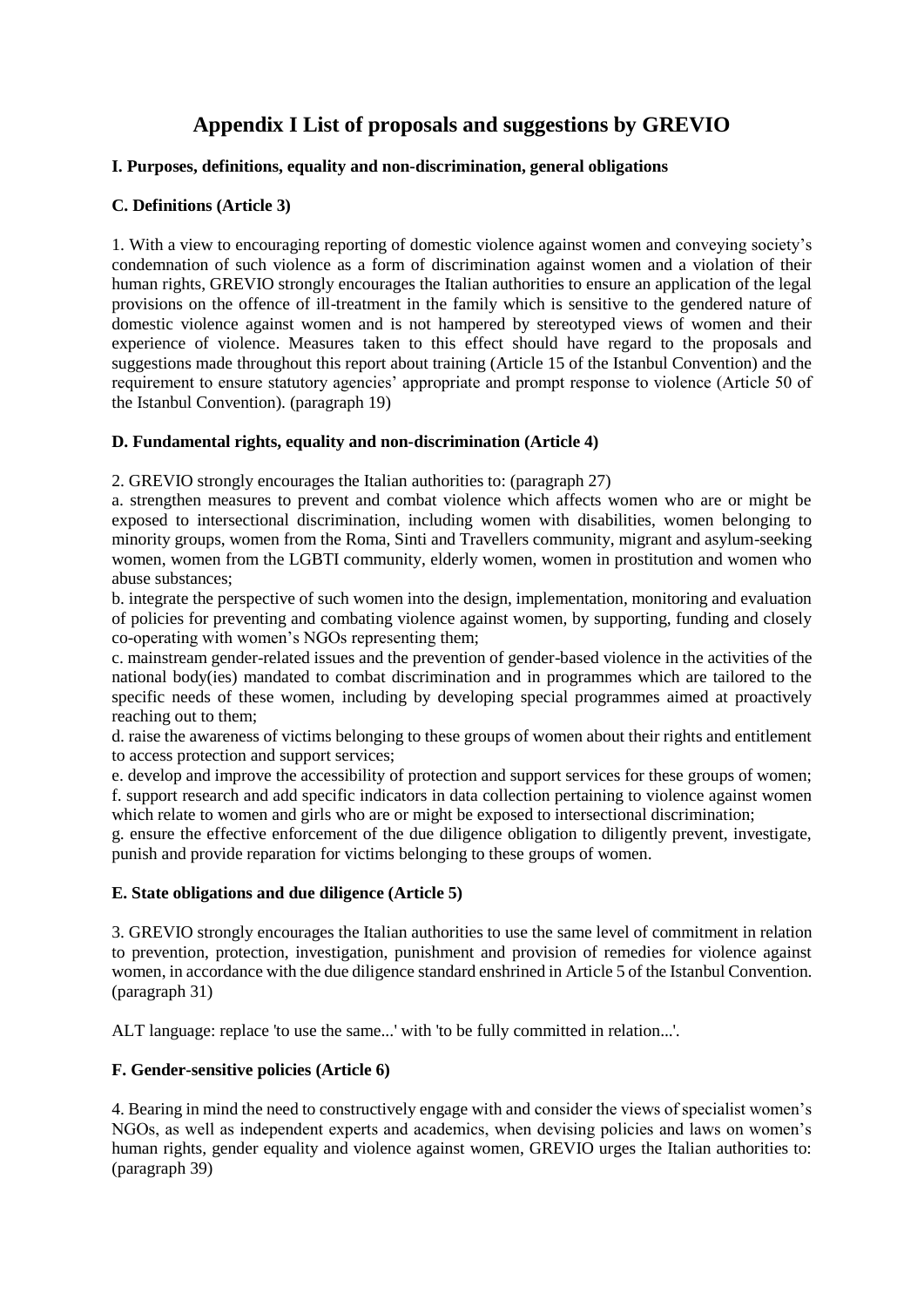a. pursue their efforts to devise and effectively implement policies of equality between women and men and the empowerment of women;

b. ensure that such efforts are not undermined by policies which overlook or downplay gender inequalities and gender-based violence by failing to acknowledge the structural nature of violence against women as a manifestation of historically unequal power relations between women and men;

c. consistently mainstream gender and gender-based violence in relevant policy areas, for instance in policies regarding women and girls with disabilities;

d. systematically screen draft legislation and measures against their potential impact on gender relations and gender-based violence and their alignment with the standards of the Istanbul Convention.

#### **II. Integrated policies and data collection**

# **A. Comprehensive and co-ordinated policies (Article 7)**

5. GREVIO strongly encourages the Italian authorities to pursue efforts aimed at: (paragraph 44) a. expanding the ongoing endeavours to conduct independent comparative analyses of the existing regional legislation and policies on violence against women, with a particular focus on identifying promising practices that can be recommended throughout Italy, and promote such endeavours both at national and regional levels;

ALT position: please put letter a. at the end of the sequence.

b. devising and implementing comprehensive and holistic policies to address violence against women in all its forms and manifestations, including in particular sexual violence, sexual harassment, forced marriage, forced sterilisation and abortion, as well as crimes against women committed in the name of so-called honour;

c. harmonising and monitoring the implementation at regional/local level of policies and measures to prevent and combat violence against women;

d. improving the co-ordination between national and regional/local government in the implementation of policies to prevent and combat violence against women and strengthening co-operation with regional/local authorities within the administrative make-up of the national co-ordinating body.

Such efforts should be supported by the allocation of adequate financial resources and the promotion of best practices.

#### **B. Financial resources (Article 8)**

6. GREVIO strongly encourages the Italian authorities to: (paragraph 54)

a. develop additional indicators of gender budgeting which would allow the identification of budgets allocated and the amounts actually spent by all central governmental agencies concerned, in support of measures to prevent and combat violence against women;

b. compile centralised data regarding funding by the different levels of territorial governance (regions, provinces, municipalities);

c. ensure that the introduction of new policies and measures (such as national action plans, protocols and guidelines) to prevent and combat violence against women is accompanied from the onset by a thorough estimation of their financial implications and by the identification of available sources and amounts of financing;

d. ensure adequate funding levels for existing measures to prevent and combat violence against women, such as the state compensation fund to which women victims of violence have access where compensation cannot be obtained by the perpetrator;

e. simplify and expedite the disbursement of funding to NGOs and consider introducing direct transfer of national funds to implementing NGOs, in particular those providing support and protection services to women victims and their children, to prevent disruptions in the provision of services amounting to a violation of women's human rights;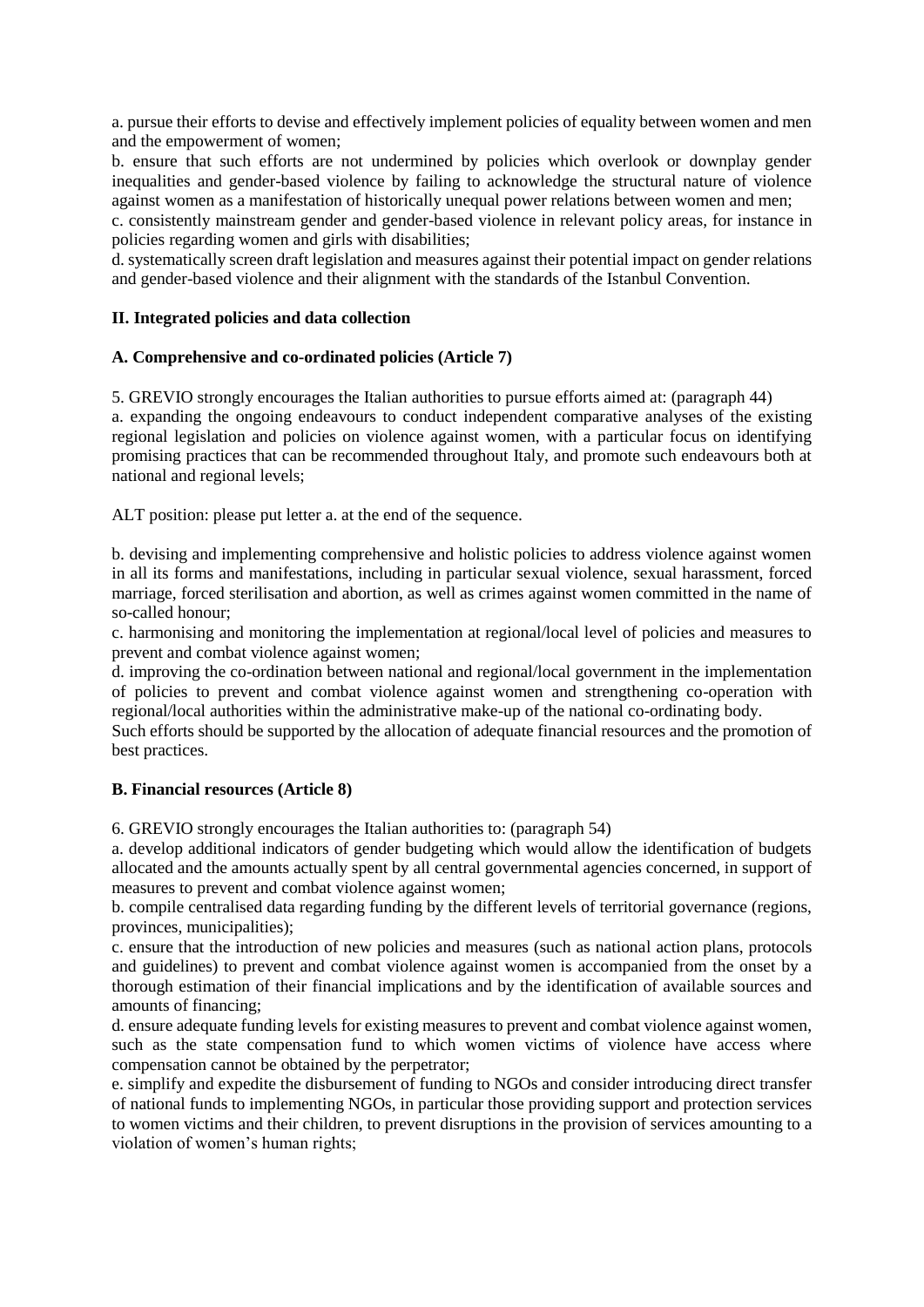f. ensure clear minimum criteria to qualify as specialist women's services operating in line with the standards of the Istanbul Convention and recognised best practices, and make access to public funding dependent on the fulfilment of such criteria;

ALT position: sequence of letters as follows: G-H-I-F.

g. increase the transparency and accountability in the use of public funds, notably by improving monitoring of expenditure at central, regional/provincial and local level;

h. develop appropriate long-term/multi-annual financing solutions for NGOs, particularly anti-violence centres and shelters, to secure continuous funding for ongoing support and protection services for victims and their children;

i. step up funding levels for women's specialist services, as well as general policies and measures to prevent and combat all forms of violence against all women exposed to gender-based violence, including migrant and asylum-seeking women.

# **C. Non-governmental organisations and civil society (Article 9)**

7. GREVIO strongly encourages the Italian authorities to: (paragraph 59)

a. reinforce their support and recognition of independent women's organisations, by acknowledging the value and expertise they bring in terms of following a gendered approach to violence against women and fostering victims' trust and promoting their human rights;

b. strengthen the national and local institutional framework for consulting and co-operating with women's organisations for the purposes of the design, monitoring, evaluation and implementation of measures and policies to prevent and combat violence against women, including within the asylum system;

while ensuring that non-governmental organisations dealing with victims, their children and perpetrators of violence follow a common approach to violence, based on the principles and standards of the Istanbul Convention.

#### **D. Co-ordinating body (Article 10)**

8. With a view to ensuring continuous policy setting and effective implementation, monitoring and evaluation of measures taken to prevent and combat violence against women, GREVIO strongly encourages the Italian authorities to: (paragraph 66)

a. provide the steering committee and technical committee, or equivalent bodies mandated to ensure the implementation and co-ordination of measures and policies to combat violence against women in accordance with the requirements of Article 10 of the Istanbul Convention, with a strong institutional basis beyond the limited time frames of national action plans and the terms of governmental mandates, and to equip them with appropriate dedicated human and financial resources;

b. pursue efforts to enable an effective monitoring and evaluation of policies, including by setting clear targets against which to measure progress achieved and by clearly identifying responsible implementing entities when issuing national action plans/strategies;

c. improve the co-ordination between national and decentralised governmental structures and enhance the ability of the Department of Equal Opportunities to ensure the consistent application of policies and measures at regional and local level, for instance by allowing the national co-ordinating body to be represented in local co-ordination mechanisms.

#### **E. Data collection and research (Article 11)**

#### **1. Administrative data collection**

9. Bearing in mind the need for data collection to apply to all forms of violence covered by the Istanbul Convention, GREVIO strongly encourages the Italian authorities to take the necessary measures, including – if deemed appropriate – legislative amendments establishing the duty of statutory agencies to collect gender-disaggregated data, to: (paragraph 78)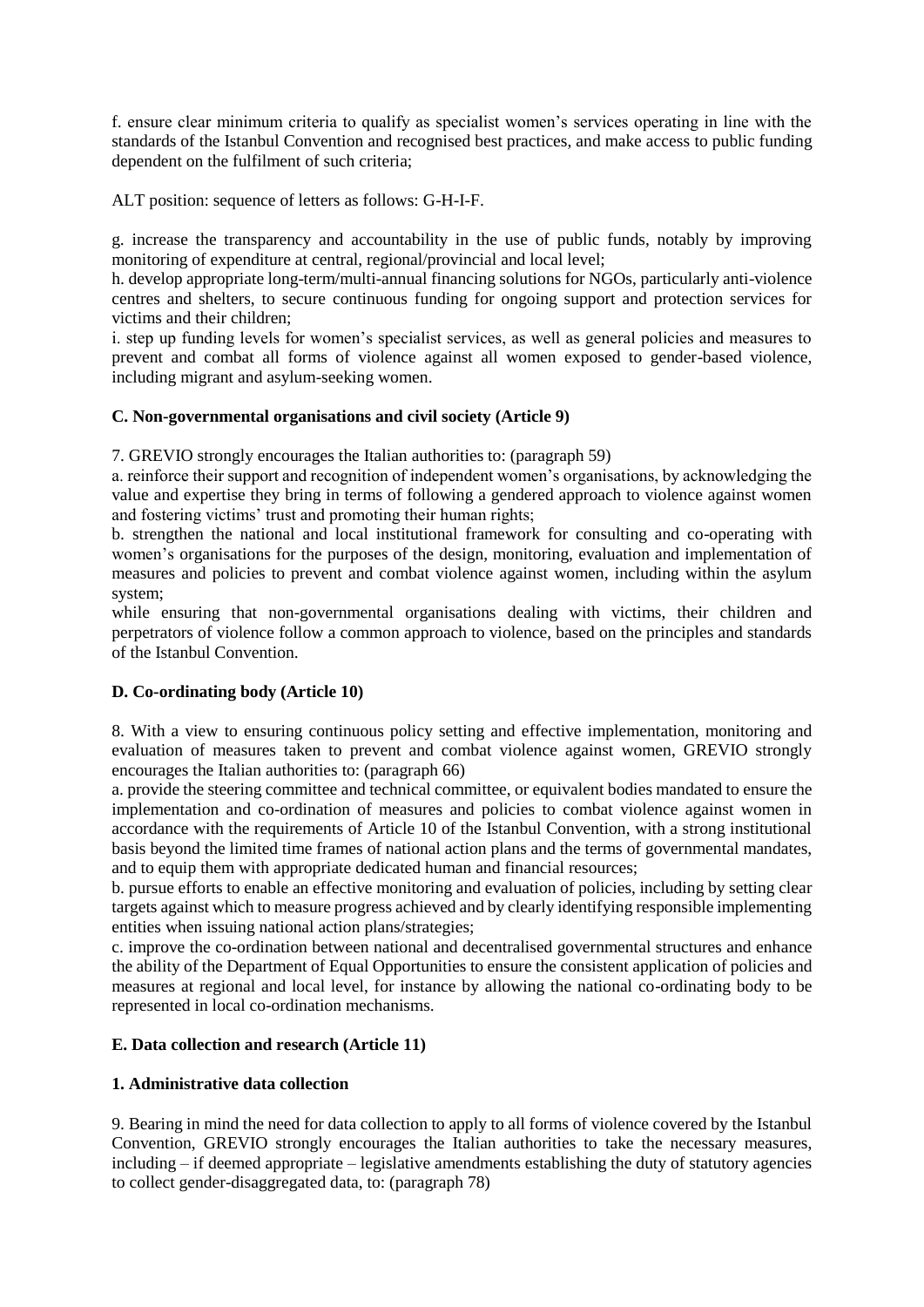a. ensure that data collected by all statutory agencies (namely law-enforcement agencies, judicial authorities, and health and social services) are disaggregated with regard to the gender of the victim and the perpetrator, their relationship and the different forms of violence and offences covered by the Istanbul Convention, and that information on the presence of child witnesses and victims is also included;

b. harmonise data collection between law-enforcement agencies and the judiciary, with the aim, inter alia, of: allowing the assessment of conviction and attrition rates, and of recidivism rates; enabling a thorough analysis of the pathway of cases in the criminal justice system through the chain  $-$  law enforcement, prosecutors' offices and the courts; identifying gaps in the response of institutions which may contribute to low conviction rates and/or discrepancies between reporting rates and conviction rates;

c. harmonise data collection and analysis regarding cases of violence against women which have resulted in the killing of the woman and, where appropriate, children;

d. expand data collection to cover risk assessments, civil remedies for victims such as compensation, and protective measures in civil, criminal and administrative law, including data on breaches of these measures and the consequences of such breaches;

e. introduce a data-collection system that allows the recording of the registration and outcomes of asylum claims made on the basis of gender-related persecution, including female genital mutilation and forced marriage;

f. ensure that the process of collecting, storing and transforming collected data complies with standards on personal data protection, as contained in the Council of Europe Convention for the Protection of Individuals with regard to Automatic Processing of Personal Data, and with recognised best practices requiring respect for specialist services' working methods aimed at guaranteeing victims' privacy and anonymity;

g. increase awareness among the responsible government and regional agencies as to the requirements of the Istanbul Convention regarding data collection and enhance the skills and capacity of the professionals concerned to collect data, including through training in ways to detect and report cases of violence against women.

#### **2. Population-based surveys**

10. Bearing in mind the need to cover all forms of violence against women within the scope of the Istanbul Convention, GREVIO encourages the Italian authorities to continue to carry out gendersensitive surveys and to design surveys appropriate for providing sociologically oriented insights into the general population's opinions and attitudes towards violence against women. In accordance with the requirements of Article 11, paragraph 2, of the Istanbul Convention, the authorities should endeavour to conduct such surveys at regular intervals. (paragraph 81)

# **3. Research**

11. While ensuring full respect for the independence of academia, GREVIO encourages the Italian authorities to step up their support for academic research into issues related to violence against women, including by financially encouraging research into these areas. GREVIO invites the authorities to take further measures to take stock of the expertise and perspective of academia in the design, implementation, monitoring and evaluation of policies to prevent and combat violence against women. (paragraph 85)

#### **III. Prevention**

12. Having regard to the recently adopted Recommendation CM/Rec(2019)1 of the Committee of Ministers to member States on preventing and combating sexism, GREVIO strongly encourages the Italian authorities to pursue proactive and sustained measures to promote changes in sexist social and cultural patterns of behaviour, especially of men and young boys, that are based on the idea of inferiority of women. Such measures should include, inter alia, investing in a comprehensive public infrastructure that serves as a platform for women's empowerment and gender equality, developing a policy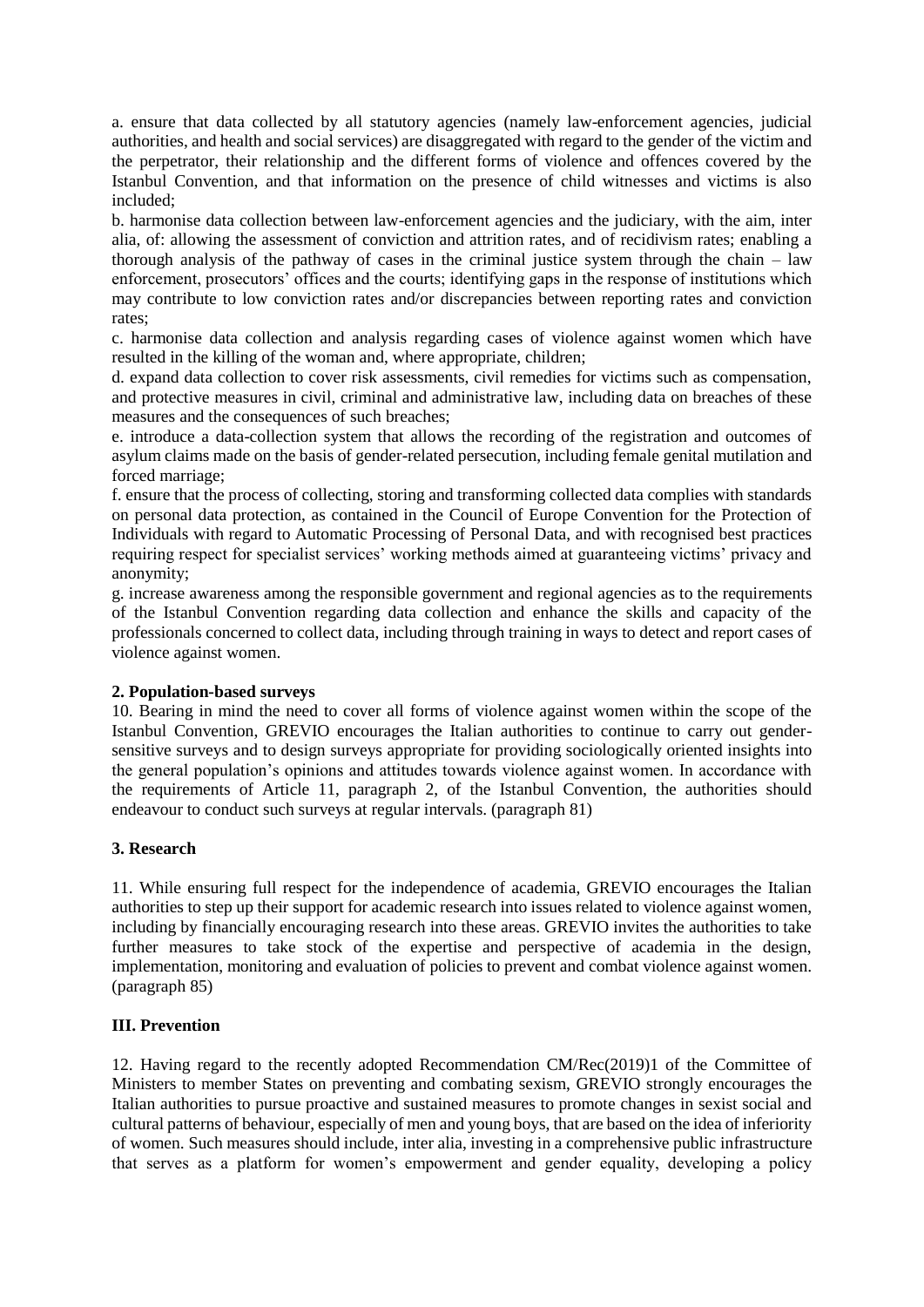framework on the elimination of sexism and gender discriminatory stereotypes, and providing victims of sexist behaviour with appropriate remedies, including legal remedies. (paragraph 88)

#### **A. Awareness raising (Article 13)**

13. GREVIO strongly encourages the Italian authorities to sustain and further develop their awarenessraising efforts in support of a general anti-violence message. Targeted campaigns should be developed both at the national and local level, including with the involvement of grass-roots organisations and specialist women's organisations, to: (paragraph 92)

a. challenge patriarchal attitudes and stereotypes which contribute to the acceptance of violence and tend to blame women for violence;

b. raise awareness about the harm caused to children who witness domestic violence;

c. address all manifestations of violence against women, including in particular those forms of violence which remain underreported, such as sexual violence and rape, as well as female genital mutilation and forced marriage;

d. convey the notion that under no grounds whatsoever should violence be tolerated, including harmful practices that are often justified through concepts of religion, tradition or so-called honour;

e. reach vulnerable groups of women and girls and address their specific needs.

Measures taken to this effect should promote an understanding of violence against women based on the principles of the Istanbul Convention and take into consideration the expertise and knowledge of specialist women's NGOs.

# **B. Education (Article 14)**

14. Bearing in mind the need to follow an integrated approach in mainstreaming gender in the education system, in line with Recommendation CM/Rec(2007)13 of the Committee of Ministers to member states on gender mainstreaming in education, GREVIO strongly encourages the Italian authorities to: (paragraph 99)

a. pursue their efforts to mainstream gender equality and information about gender-based violence in all its forms, including forced marriage and female genital mutilation, and the topics covered by Article 14 of the Istanbul Convention in the education system, by ensuring the wide dissemination of the national guidelines on the education of respect in all schools and vocational establishments throughout the country and by promoting obligatory initial and in-service training of teachers and all education staff on these topics;

b. develop a set of indicators allowing for the measurement of pupils' skills and competences on the topics mentioned in Article 14 of the Istanbul Convention and in relation to all forms of gender-based violence against women;

c. finalise and implement the national guidelines for education on affectivity, sexuality and reproductive health in schools, as an important means to introduce pupils to the topics of the right to physical integrity and the definition of sexual violence given in Article 36 of the Istanbul Convention.

# **C. Training of professionals (Article 15)**

15. GREVIO strongly encourages the Italian authorities to take measures, in close co-operation with regional and local authorities, as well as relevant stakeholders including women's specialist organisations and academia, to: (paragraph 107)

a. ensure compulsory initial training in all the forms of violence against women covered by the Istanbul Convention in the vocational and professional curricula for health professionals;

b. expand and make compulsory the available in-service training for practising health professionals, including on how to provide appropriate treatment to victims of female genital mutilation;

d. pursue efforts to ensure that all law-enforcement officials who might enter into contact with victims receive continuous training on violence against women, which places a strong emphasis on the need to understand the dynamics of violence against women and on the role of law-enforcement agencies in seeking evidence to prosecute cases of violence;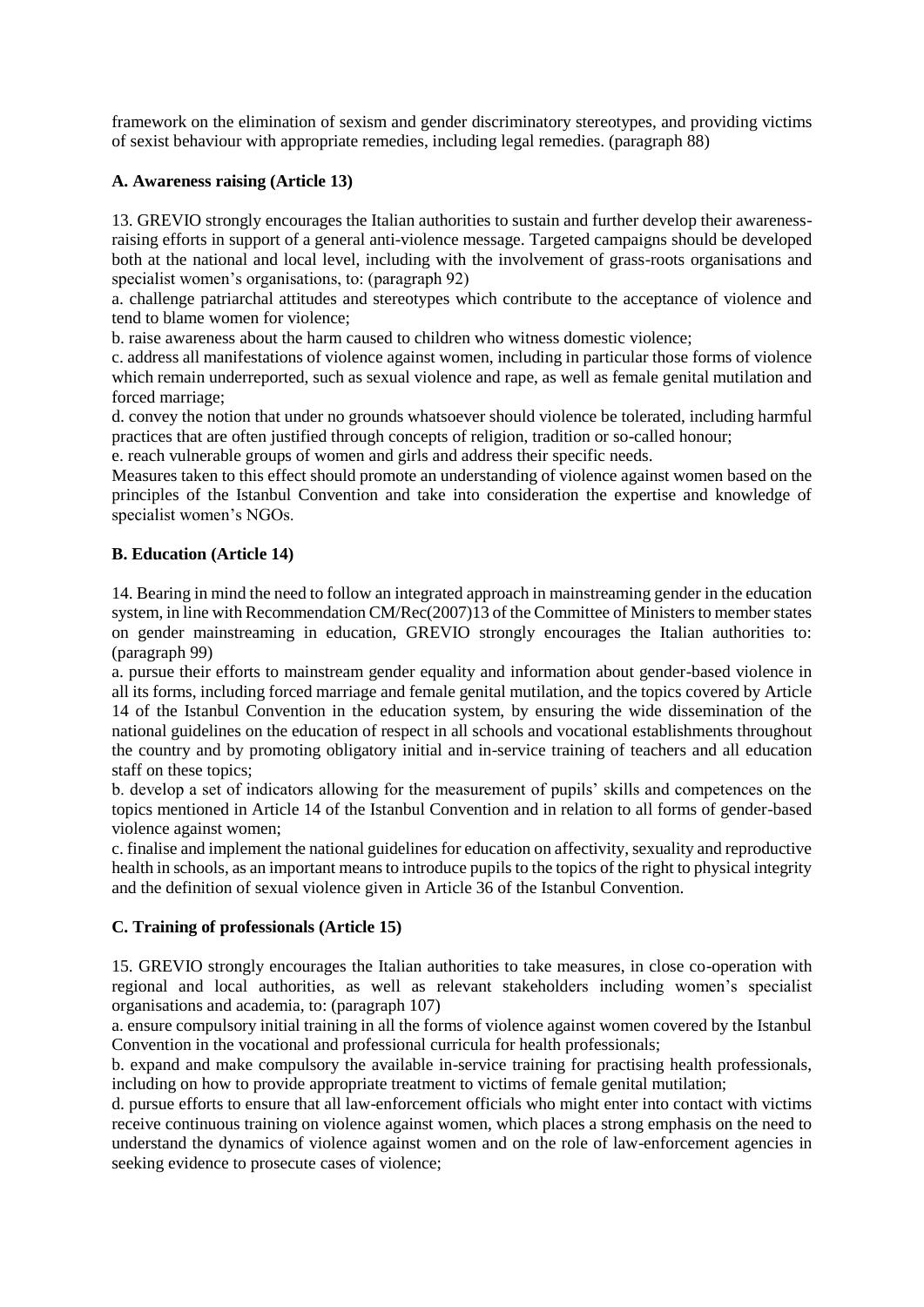e. expand the available initial and in-service training opportunities for members of the judiciary and legal professionals to address all forms of violence against women covered by the Istanbul Convention; f. provide for compulsory professional training for serving legal professionals;

g. develop training for other professionals involved in supporting judicial decision-making processes, such as social workers and psychologists;

h. ensure that professionals involved in the assessment of situations of violence affecting migrant women, such as law-enforcement agencies, lawyers and social services, have access to training which enhances their understanding of gender-based violence and their ability to effectively implement the relevant legislation entitling victims to an autonomous residence permit;

i. strengthen the training in the early detection, protection and referral of asylum-seeking women victims of gender-based violence, including female genital mutilation, for staff operating in initial landing settings, hotspots and reception facilities;

j. develop standard training on gender-sensitive refugee status determination processes and provide for compulsory training for immigration and asylum officials;

h. monitor and ensure the effective implementation of any national guidelines issued to harmonise and systematise training.

Besides covering all the topics mentioned in Article 15 of the Istanbul Convention and all the forms of violence covered by the convention, training developed in pursuance of the aforementioned suggestions and proposals should address: (a) the referral to preventive intervention and treatment programmes in accordance with Article 16 of the convention; (b) victims' right to civil law remedies and compensation against the perpetrator and the state in accordance with Articles 29 and 30 of the convention; (c) the need to recognise the harmful effects of violence on children and to ensure violence against women is taken into account in the determination of custody and visitation rights in accordance with Article 31 of the convention; (d) the requirement that in proceedings on the various forms of violence covered by the Istanbul Convention, evidence relating to the sexual history and conduct of the victim which has no probative value is not permitted in accordance with Article 54 of the convention; (e) the requirement to favour victims' access to protective measures during legal proceedings owing to the traumatising nature of gender-based violence and the special needs of victims as witnesses in accordance with Article 56 of the convention; and (f) the need to avoid placing an excessive burden on victims and their legal counsel when determining the conditions for

accessing legal aid in accordance with Article 57 of the convention. They should furthermore follow an approach based on the safety and respect for the human rights of the victim, as well as a gender-equality perspective, and aim to prevent secondary victimisation and challenge professionals' own prejudices and assumptions which stand in the way of delivering effective support and protection for women victims of violence.

#### **D. Preventive intervention and treatment programmes (Article 16)**

16. Bearing in mind the need for perpetrator programmes to form an integral part of institutions' multiagency response to violence against women, GREVIO strongly encourages the Italian authorities to: (paragraph 117)

a. promote the use by all entities running programmes for perpetrators of domestic violence of clear minimum standards and ensure the evaluation of such programmes to determine their short- and longterm impact, including through the development of statistics on perpetrators who have attended them and through scientifically designed outcome studies, in line with the principles of the Istanbul Convention and recognised best national and international practices;

b. take measures to ensure that only those programmes that are in the position to comply with the requirements of the Istanbul Convention and recognised best national and international practices receive public funding;

c. expand the number of available programmes for domestic violence perpetrators and sex offenders, including by diversifying the sources of their funding;

d. promote the attendance of perpetrator programmes both by mandatory and voluntary referral, by ensuring a more consistent application of existing mechanisms intended to encourage their use and by considering introducing the ability for statutory agencies to impose upon the perpetrator an obligation to attend such programmes;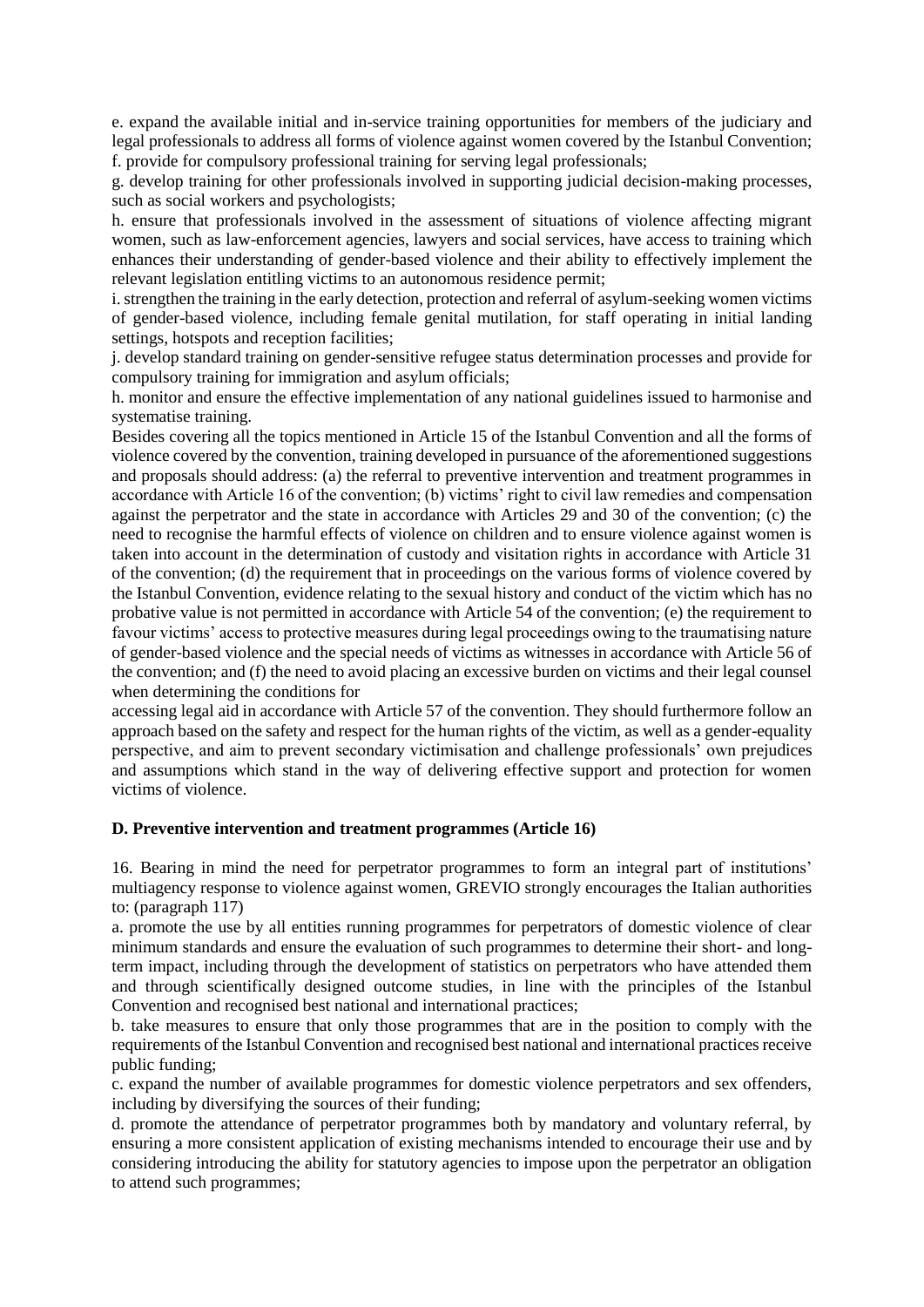while ensuring that perpetrator programmes uphold the principle of perpetrators' accountability for acts of violence and work in close co-operation with women's specialist services to ensure victims are adequately informed and protected.

# **E. Participation of the private sector and the media (Article 17)**

17. Having regard to the important role of the media in shaping attitudes to the status and role of women in society and in overcoming social tolerance towards violence against women, GREVIO encourages the Italian authorities to: (paragraph 122)

Please add 'cultural' after 'social'.

a. pursue their efforts aimed at effectively implementing policies, monitoring and complaint mechanisms which are intended to ensure respect by the media for the principle of human dignity and to prohibit all discrimination on grounds of sex, as well as incitement to hatred and to any form of gender-based violence;

b. set incentives, support or otherwise promote the development and monitoring of self-regulatory standards in the non-stereotypical and non-sexist portrayal of women in the media, including in the context of reporting on violence they have suffered.

In giving effect to these suggestions and proposals, the authorities might wish to seek guidance from the Committee of Ministers Recommendation CM/Rec(2013)1 on gender equality and the media.

18. GREVIO strongly encourages the Italian authorities to pursue their efforts to encourage the employment sector to prevent and combat gender-based violence against women in the workplace, ensure a more efficient use of existing mechanisms to encourage reporting of such violence and consider devising new mechanisms to this end. (paragraph 125)

Please add 'harassment' after 'violence' and delete 'against women'.

# **IV. Protection and support**

#### **A. General obligations (Article 18)**

19. GREVIO urges the Italian authorities to develop further solutions offering a co-ordinated multiagency response to all forms of violence against women and to support their implementation by developing appropriate guidelines and training the staff concerned. Such solutions should be built on the strong involvement of local authorities and the participation of all the stakeholders concerned, including non-governmental organisations defending women's rights and combating violence against women. (paragraph 130)

#### **B. Information (Article 19)**

20. GREVIO encourages the Italian authorities to ensure the wider dissemination of information on the support services and legal measures available to victims of domestic and other forms of violence against women. This would include measures such as the dissemination of posters and leaflets as well as the intensification of efforts to ensure that professionals of all relevant institutions take a more proactive approach towards informing victims. The information provided should be adequate and accessible to victims, including foreign victims and victims with disabilities. (paragraph 133)

# **C. General support services (Article 20)**

21. Recalling that the decentralisation of the institutional framework to address violence against women does not diminish the central government's responsibility to fulfil, with due diligence, its international and national obligations to effectively tackle such violence, GREVIO strongly encourages the Italian authorities to: (paragraph 141)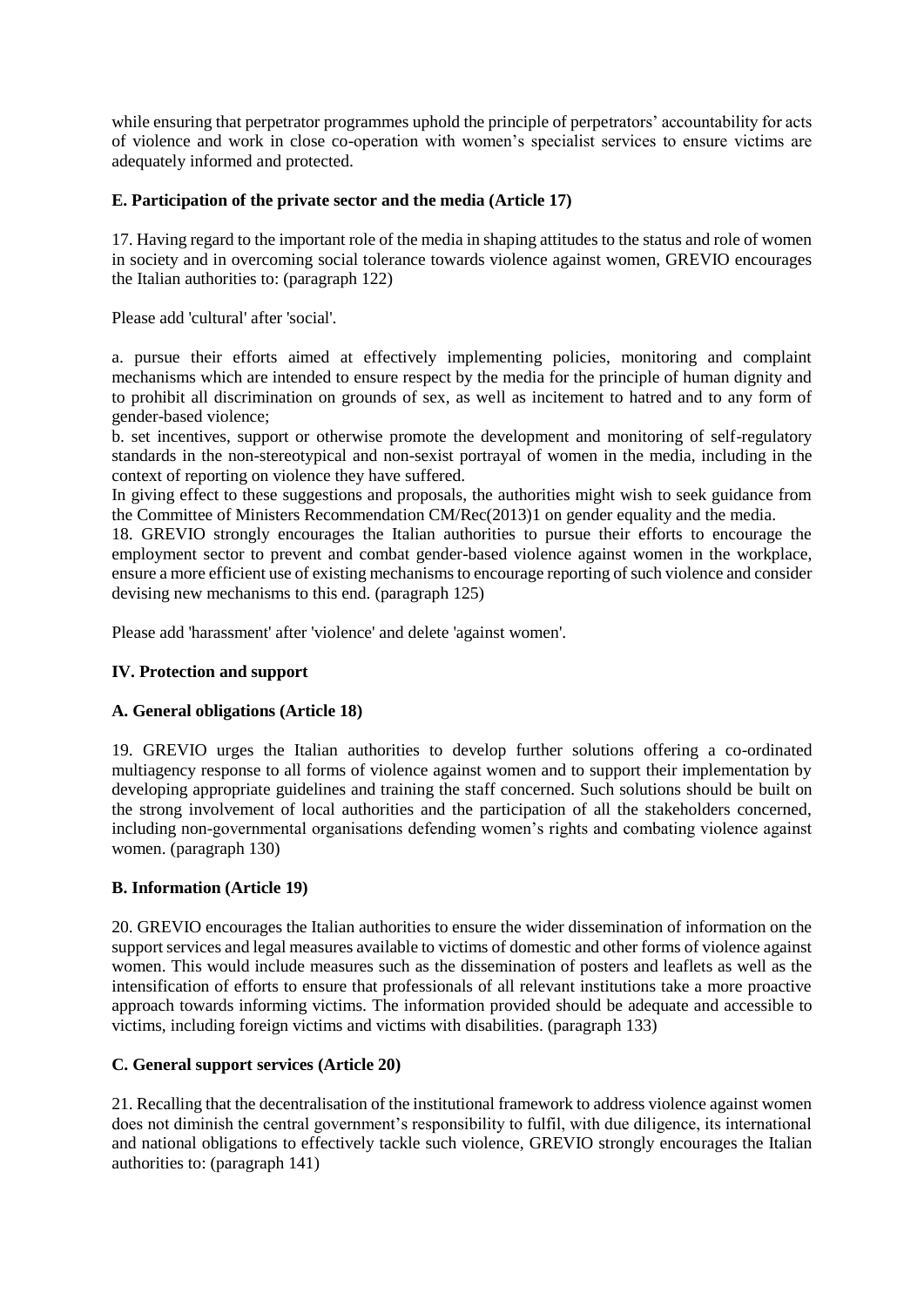a. step up victims' access to adequate general support services, such as health services, housing services, employment services, public education and training services, financial support and childcare, to address the specific needs of victims of all the forms of violence covered by the scope of the Istanbul Convention;

b. ensure that these services are evenly distributed throughout the country, adequately resourced and provided by staff members trained in the gendered dynamics of violence against women and the need to follow a victim-centred approach so that they can respond to needs of the victims in a supportive manner;

c. ensure the service provision pays particular attention to the needs of victims who are or may be exposed to intersectional discrimination and/or those groups of victims who are made vulnerable by particular circumstances, including but not limited to victims with disabilities.

Measures taken to this end should comply with the requirements of Article 18 of the Istanbul Convention, which include the need for services to be part of a multiagency approach to violence against women and to be based on a gendered understanding of violence and a victim-centred approach which focuses on the human rights and empowerment of the victim and does not depend on her willingness to press charges or testify against the perpetrator.

# **D. Assistance in individual/collective complaints (Article 21)**

22. GREVIO invites the Italian authorities to step up their efforts to ensure victims have information on and access to applicable regional and international complaint mechanisms. (paragraph 143)

# **E. Specialist support services (Article 22) and Shelters (Article 23)**

23. Having regard to the suggestions and proposals made earlier in this report in relation to Article 8 of the Istanbul Convention, GREVIO urges the Italian authorities to take the necessary measures to: (paragraph 151)

a. expand the coverage and capacity of specialist services throughout the country in relation to all forms of violence covered by the convention;

b. harmonise the provision of specialist services with the standards defined by the convention which call for a human rights-based approach, grounded on a gendered understanding of violence against women and aimed at preventing secondary victimisation, ensuring respect for victims' human rights and safety, and empowering victims;

c. guarantee equal access to service provision for all victims throughout the national territory, regardless of conditions such as income;

d. ensure the provision of services pays due attention to the specific needs of groups of victims who are or may be exposed to intersectional discrimination, such as women with disabilities, as well as hard-toreach groups and child witnesses;

e. ensure the financial sustainability and the continuity of service provision.

To this end, the authorities should consider setting more stringent criteria to qualify as an anti-violence centre and/or shelter under the 2014 State-Region agreement and streamlining regions' interventions and funding in this area.

# **F. Telephone helplines (Article 24)**

24. GREVIO invites the Italian authorities to continue to take the necessary measures to: (paragraph 154)

a. ensure the referral by the national helpline of victims of all forms of violence covered by the Istanbul Convention to the appropriate general and specialist support services and enhance co-operation between the helpline and women's organisations, in particular those running anti-violence centres;

b. ensure victims of female genital mutilation have access to helpline support which complies with the requirements of the convention, namely the requirement that information and advice should be offered in a confidential manner, with due regard to callers' anonymity, and that the service should be available in all relevant languages and provided by specialist staff with in-depth knowledge of all forms of violence covered by the scope of the convention.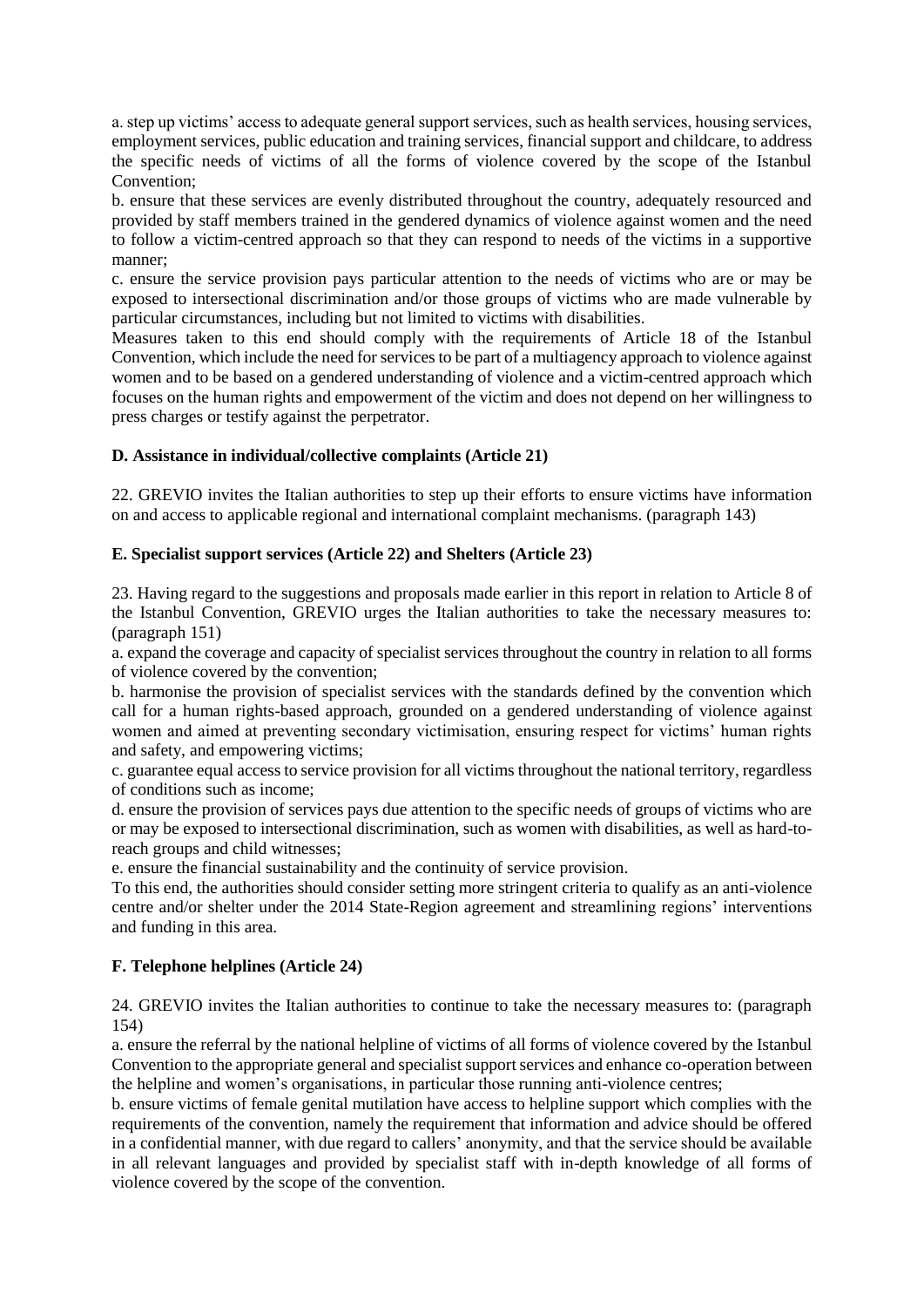# **G. Support for victims of sexual violence (Article 25)**

25. GREVIO urges the Italian authorities to ensure the availability of rape crisis and/or sexual violence referral centres which provide a sensitive response to sexual violence by trained and specialist staff and which uphold the principle of the victim's informed consent and control over decisions with respect to forensic/medical examinations, reporting, treatment, referral and the content of medical records. (paragraph 158)

# **H. Protection and support for child witnesses (Article 26)**

26. Having regard to the suggestions and proposals made in this report in relation to Article 31 of the Istanbul Convention, GREVIO urges the Italian authorities to step up efforts to: (paragraph 163)

a. ensure wider levels of awareness among the professionals concerned, such as social workers, legal and health professionals, and psychologists, of the harmful effects of witnessing domestic violence on children;

b. provide access for child witnesses to appropriate, age-specific support services based on a gendered understanding of violence against women, pay due regard to the best interests of the child and incorporate a risk-assessment process.

GREVIO invites the authorities to expedite the adoption of the implementing regulation of Law No. 4/2018 containing support measures for orphans of domestic violence crimes.

# **I. Reporting by professionals (Article 28)**

27. GREVIO encourages the Italian authorities to ensure that the duty to report is tempered by full and sensitive information provided to the victim to allow her to make an informed decision herself and maintain autonomy, while also ensuring the safety of all, especially children. To this end, the authorities might consider reviewing the existing national guidelines for emergency hospital wards and/or the implementation thereof, with a view to ensuring that they integrate a gendered approach based on respect for women's autonomy and self-determination, while operating in a multiagency perspective involving both statutory agencies and women's NGOs. As regards female genital mutilation, the authorities might wish to constructively engage with medical professionals to find a solution for their lack of reporting of FGM cases. (paragraph 167)

#### **V. Substantive law**

# **A. Civil law**

#### **1. Civil lawsuits and remedies (Article 29)**

28. GREVIO urges the Italian authorities to take measures to fill the legislative gap caused by the absence of effective civil remedies against any state authority, whether from the judiciary or other statutory agency, that has failed in its duty to take the necessary preventive or protective measures within the scope of its powers, in accordance with the requirements of Article 29, paragraph 2, of the Istanbul Convention. (paragraph 172)

#### **2. Compensation (Article 30)**

29. GREVIO strongly encourages the Italian authorities to take further measures to: (paragraph 179) a. facilitate victims' access to compensation in civil and criminal proceedings and ensure that such reparation is promptly attributed and proportionate to the gravity of the harm suffered;

b. develop criteria to ensure the harmonised quantification of damages incurred by the victim, including in particular moral damages;

c. ease victims' access to state compensation, ensure that such compensation is adequate in accordance with the requirements of Article 30, paragraph 2, of the Istanbul Convention, that it is granted within a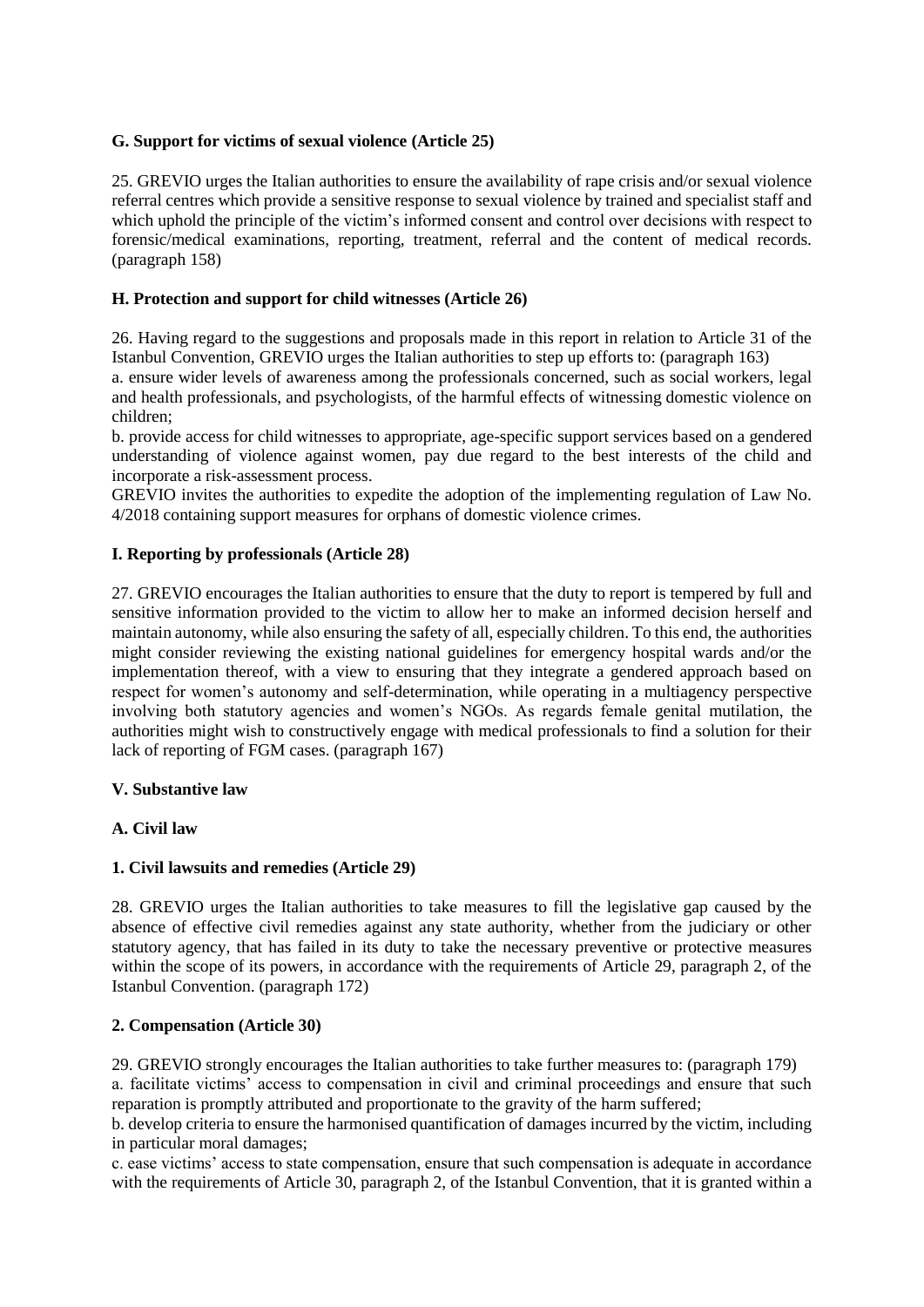reasonable time as required by Article 30, paragraph 3, of the convention, and that it is appropriate for covering victims of all forms of violence within the scope of the convention who have sustained serious bodily injury or impairment of health.

# **3. Custody, visitation rights and safety (Article 31)**

30. GREVIO urges the Italian authorities to take the necessary measures, including legislative amendments, to ensure that the competent courts are under a duty to consider all issues related to violence against women when determining custody and visitation rights and to assess whether such violence would warrant restricting custody and visitation rights. To this end, the authorities should: (paragraph 188)

a. consider amending their legislation to explicitly recognise the need to take into account incidents of violence covered by the scope of the Istanbul Convention in the determination of custody and visitation rights of children;

b. take measures to incorporate a systematic process for screening cases related to the determination of custody and visitation rights to determine whether violence has been an issue in the relationship and whether it has been reported;

c. duly investigate any report of violence, by improving co-operation with criminal courts and any relevant body, including, but not limited to, law-enforcement agencies, health and education authorities, and specialist women's support services;

ALT position: change the sequence of letters C-D.

d. incorporate risk-assessment procedures in the determination of custody and visitation rights in order to determine the best interest of the child;

e. ensure that only those professionals, particularly psychologists and child psychiatrists, who are attuned to the issue of violence against women and the requirements of the Istanbul Convention, can be appointed by courts to provide advice on issues of custody and visitation in situations of violence against women;

f. ban the use by court-appointed experts, social workers and courts of concepts related to "parental alienation", as well as any other approach or principle, such as the "friendly parent provision", which tend to consider mothers who invoke the violence as "unco-operative" and "unfit" as a parent, and to blame them for the poor relationship between a violent parent and his children;

g. abandon the practice of imposing upon the victim and her children the obligation to attend joint meetings with the perpetrator for the purposes of reaching an agreement on custody and visitation, which is tantamount to mandatory mediation;

h. build safeguards into the procedures, such as offering parents separate appointments and creating separate waiting areas in courts, to take into account the imbalance of power between the victim and the perpetrator and to prevent the risk of revictimisation;

i. ensure an appropriate use of the legal provisions which allow reducing, lifting and/or subjecting to safeguards the perpetrator's custody and visitation rights whenever a situation of violence is ascertained and promote the determination of custody and visitation rights on a provisional basis until all reported facts of violence against women are properly assessed.

Such measures should be accompanied by the provision of appropriate training and the development of professional guidelines, aimed at raising awareness among the professionals concerned as to the harmful effects of violence on children, including child witnesses, and at familiarising them with the requirements of the Istanbul Convention on the settlement of custody and visitation rights. These guidelines should replace existing methodologies and guidelines which tend to reduce violence to a conflict, promote mediation without due account of the violence and resort to arguable concepts such as "parental alienation" which prioritise maintaining the child-parent relationship at all costs, over and above any consideration of the violence. Progress in this field should be measured by data and analyses of case law illustrating how family courts consider incidents of violence and how they motivate their decisions on custody and visitation rights.

# **B. Criminal law**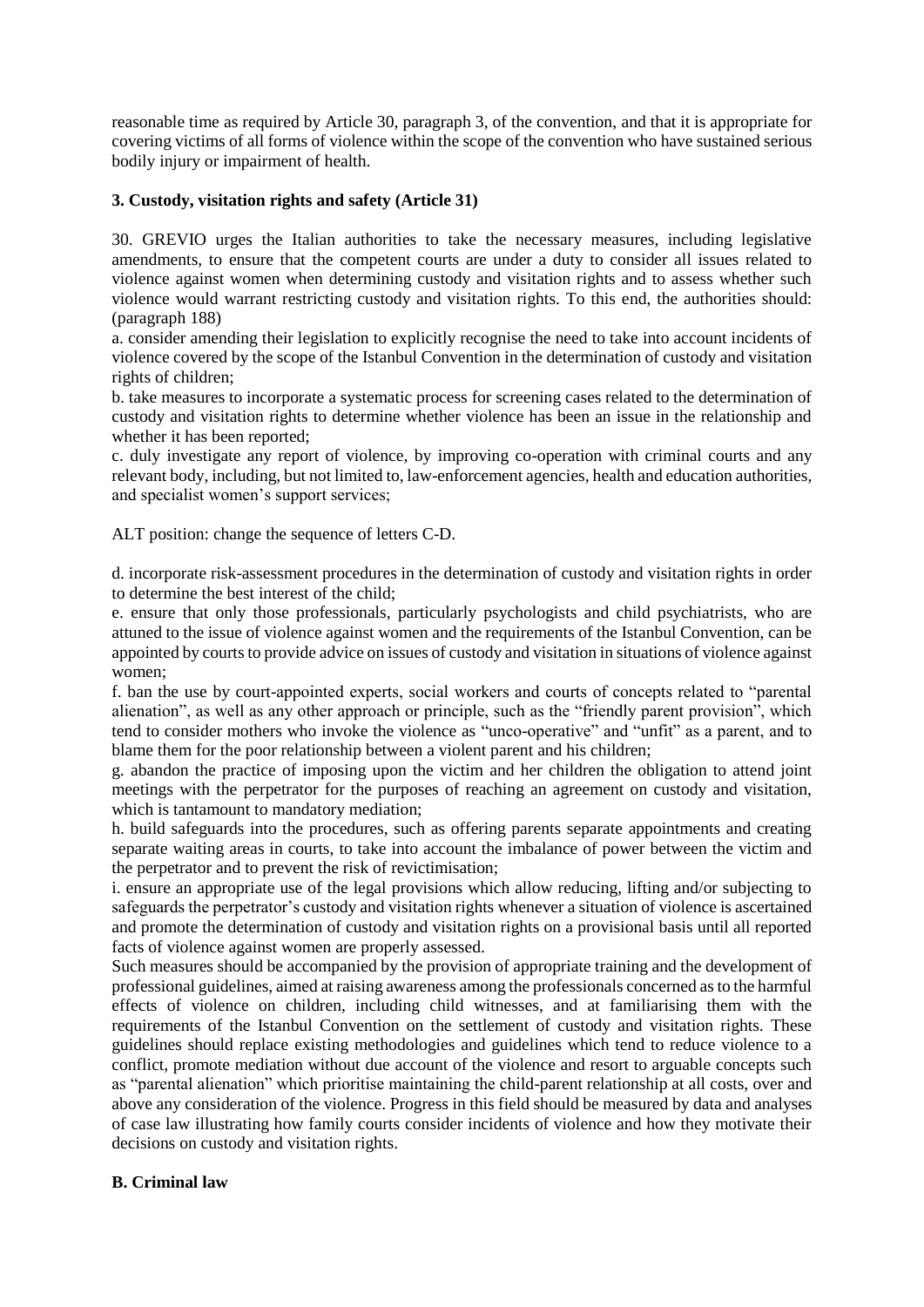# **1. Sexual violence, including rape (Article 36)**

31. GREVIO strongly encourages the Italian authorities to consider amending their legislation to base the offence of sexual violence on the notion of freely given consent as required by Article 36, paragraph 1, of the Istanbul Convention. (paragraph 191)

# **3. Female genital mutilation (Article 38)**

32. GREVIO invites the Italian authorities to consider introducing into the criminal legislation provisions to cover the conducts described in Article 38, indents b and c, of the Istanbul Convention. (paragraph 197)

# **5. Sexual harassment (Article 40)**

33. GREVIO strongly encourages the Italian authorities to consider introducing legislation to ensure that sexual harassment experienced in all areas of life is subject to a legal sanction. (paragraph 201)

# **6. Unacceptable justifications for crimes, including crimes committed in the name of so-called "honour" (Article 42)**

34. GREVIO encourages the Italian authorities to take further measures to: (paragraph 205) a. dismantle the concept that the honour and prestige of a man or the family are intrinsically associated with the conduct or presumed conduct of women related to them, which is based on patriarchal attitudes and serves to control women and curb their personal autonomy;

b. ensure, including through training of judicial professionals and monitoring of judicial practices, that on no grounds whatsoever do claims that the victim has transgressed cultural, religious, social or traditional norms, customs or "honour" translate into sentence reductions in court practice.

# **7. Aggravating circumstances (Article 46)**

35. GREVIO invites the Italian authorities to take the necessary measures to ensure that causing severe physical or psychological harm to the victim entails the applicability of an aggravating circumstance in relation to all the offences of violence against women established in accordance with the Istanbul Convention. (paragraph 207)

#### **VI. Investigation, prosecution, procedural law and protective measures**

#### **A. Immediate response, prevention and protection (Article 50)**

# **1. Reporting to and investigations by law-enforcement agencies**

36. GREVIO encourages the Italian authorities to continue to take measures to ensure that victims are heard without delay by specially trained law-enforcement officials, and that law-enforcement agencies' handling of cases of violence against women is strongly anchored to a gendered understanding of violence against women and centres on the safety and the human rights of women and their children. (paragraph 217)

#### **2. The role of the prosecution services and conviction rates**

#### 37. GREVIO strongly encourages the Italian authorities to: (paragraph 225)

a. pursue their efforts aimed at enabling an expeditious handling of investigations and criminal proceedings into cases of gender-based violence, while ensuring that measures taken to this end are supported by adequately funding;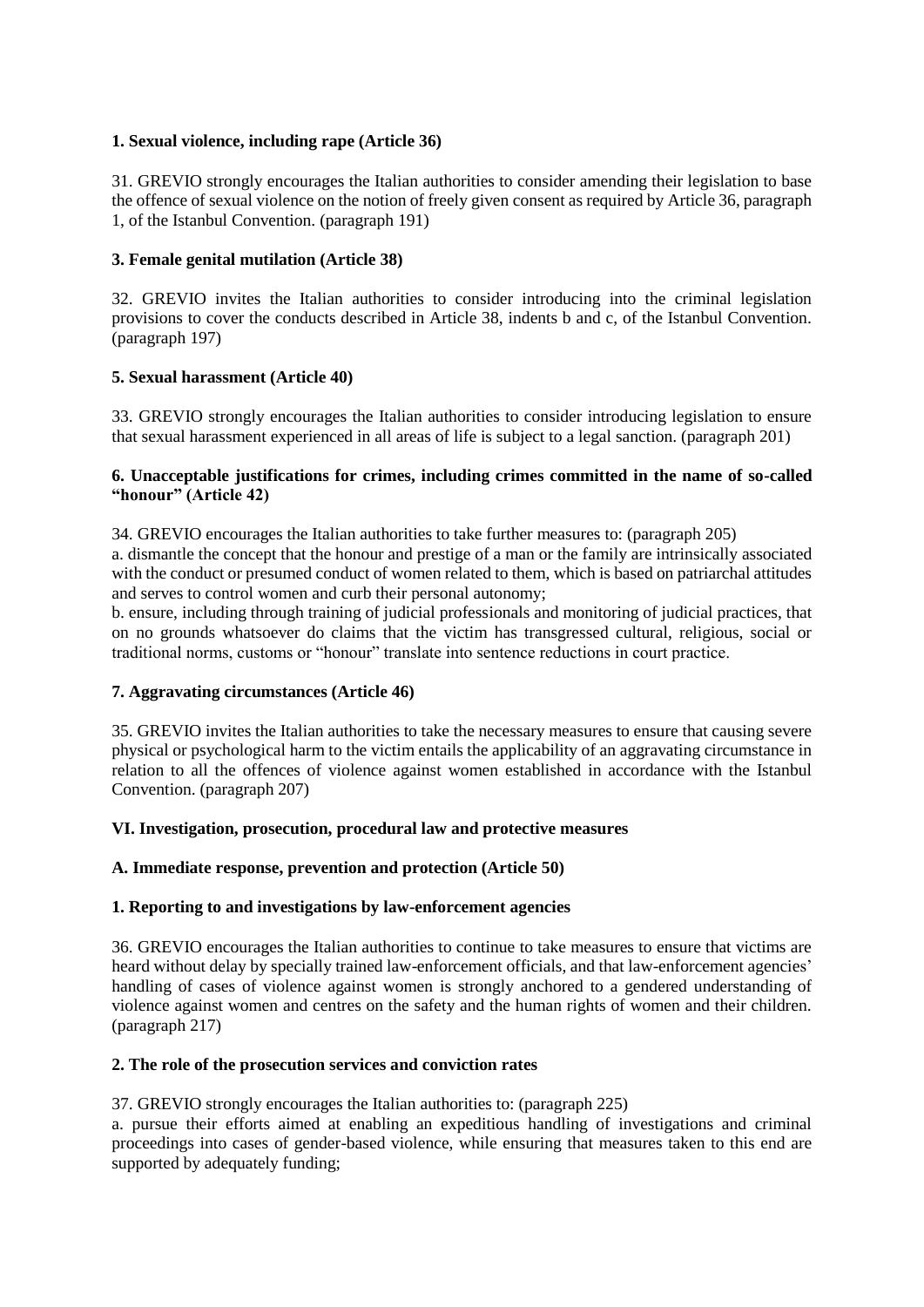b. uphold perpetrators' accountability and to ensure criminal justice for all forms of violence covered by the Istanbul Convention;

c. ensure that sentencing in cases of violence against women, including domestic violence, is commensurate to the gravity of the offence and preserves the dissuasive function of penalties.

Progress in this field should be measured by appropriate data and supported by relevant analyses of the handling of criminal cases by law-enforcement agencies, prosecutorial offices and courts in order to verify where attrition occurs and to identify possible gaps in the institutional response to violence against women.

#### **B. Risk assessment and risk management (Article 51)**

38. GREVIO urges the Italian authorities to: (paragraph 233)

a. develop further their risk-assessment and management procedures and ensure their wide dissemination within all statutory agencies involved in dealing with cases of gender-based violence;

b. ensure risk assessments are repeated at all the relevant stages of proceedings, including in particular upon the expiry of any protection measure, and that such assessments take into consideration the views and concerns expressed by the victims;

c. ensure their risk-assessment and management procedures are a central element of a co-ordinated multiagency response in all cases of violence against women covered by the Istanbul Convention, including forced marriage and female genital mutilation;

d. consider introducing a system, such as a domestic homicide review mechanism, to analyse all cases of gender-based killings of women, with the aim of preventing them in the future, preserving the safety of women and holding to account both the perpetrator and the multiple agencies that come into contact with the parties.

#### **C. Emergency barring, restraining and protection orders (Articles 52 and 53)**

39. While emphasising that in cases of severe violence, arrest and detention should remain the preferred solution to protect victims in situations of immediate danger, GREVIO urges the Italian authorities to: (paragraph 241)

a. uphold the principle that emergency barring orders should be accessible to victims of domestic violence in all its manifestations, including psychological violence, and that restraining or protection orders should be available to victims of all the forms of violence covered by the Istanbul Convention, including psychological violence and forms of violence which have been recently criminalised such as forced marriage;

b. preserve the deterrent potential of protective measures by enforcing them properly, by guaranteeing a prompt response from statutory agencies in case of violations and by ensuring that such violations carry appropriate sanctions;

c. amend the legislation that subjects the sanctioning of violations of civil law protection orders to a complaint of the victim;

d. ensure that barring orders are issued swiftly to avert situations of imminent danger and that, where necessary, restraining and/or protection orders are issued on an ex parte basis;

e. ensure that no gap in the protection of the victim arises because of the expiry of any barring, restraining or protection order by making available successive protection measures that can be applied immediately afterwards;

f. put an end to civil courts' practices which assimilate violence to situations of conflict and attempt to mediate arrangements between the victim and the perpetrator instead of assessing the victim's needs in terms of safety;

g. improve and harmonise practices regarding the application of other protective mechanisms such as police warnings and arrests in flagrante delicto, by drawing from existing best practices and while ensuring at all times that these measures take into consideration the choice of the victim.

Progress in this area should be carefully monitored and analysed, relying on appropriate data collection that highlights, in particular, the number of precautionary measures, whether barring, protection, restraining orders or warnings, requested and granted, whether they were issued upon a request or at the initiative of the authorities, the reasons for not granting them, the type of offence for which they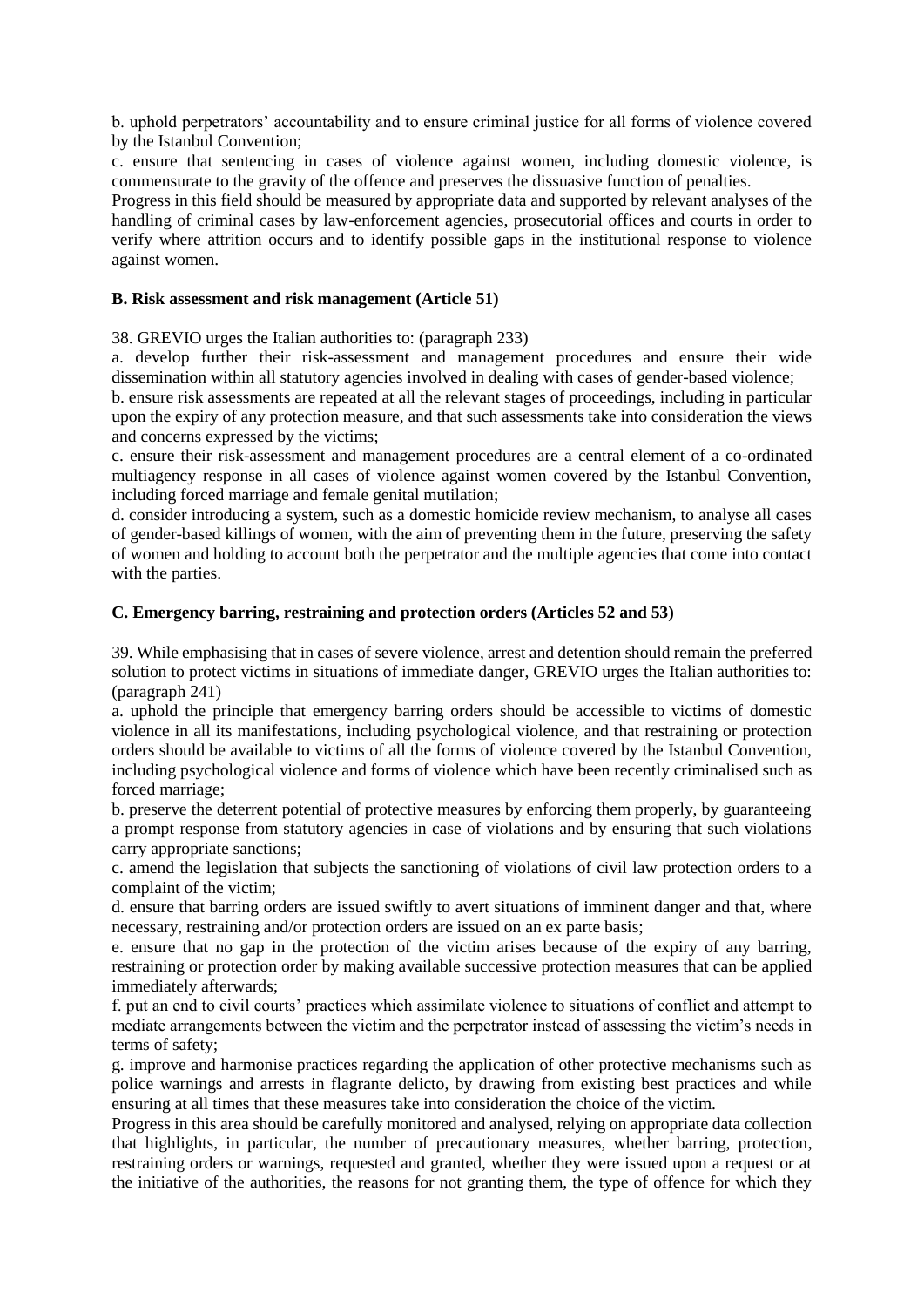were issued, the average time taken before they were issued, their duration, the frequency of their violations and the consequences of any violations. The results of such monitoring and analyses should be made available to the public.

# **E. Ex parte and ex officio proceedings (Article 55)**

40. GREVIO urges the Italian authorities to amend their legislation to make it conform with the rules regarding ex parte and ex officio prosecution set out in Article 55, paragraph 1, of the Istanbul Convention, as regards in particular the offences of physical and sexual violence. (paragraph 245)

# **F. Measures of protection (Article 56)**

41. GREVIO encourages the Italian authorities to continue to take measures to: (paragraph 250)

a. ensure victims receive information which is relevant to their protection and the protection of their families from intimidation, retaliation and repeat victimisation, regardless of their express declaration to receive such information, in particular whenever changes occur in the measures designed to protect them;

b. promote victims' access to existing protective mechanisms meant to secure their testimony in the most suitable conditions, notably by raising awareness among the professionals concerned, in particular the judiciary, as to the traumatising nature of gender-based violence and the special needs of victims during legal proceedings, and by investing in the necessary material means such as IT equipment and adapted rooms in courthouses with the aim of making these mechanisms widely available to victims across the country;

c. mainstream a gender-sensitive approach to violence against women in any novel initiative aimed at creating and/or expanding assistance and support services for women victims of crime during legal proceedings.

# **G. Legal aid (Article 57)**

42. GREVIO encourages the Italian authorities to take the necessary measures to ensure that women victims of all the forms of violence covered by the Istanbul Convention have access to state-sponsored legal aid and that the conditions to access such aid do not place an excessive burden on victims and their legal counsel. (paragraph 252)

#### **VII. Migration and asylum**

#### **A. Residence status (Article 59)**

43. GREVIO strongly encourages the Italian authorities to take the necessary measures, including legislative amendments, to: (paragraph 259)

a. ensure that the applicable legislation and/or the implementation thereof affords foreign women an autonomous residence permit in the event of particularly difficult circumstances, bearing in mind that such circumstances should include being a victim of the forms of violence covered by the scope of the Istanbul Convention committed and/or condoned by the spouse or partner;

b. ensure foreign women victims have access to a renewable residence permit in one of the two or in both the situations described in paragraph 3 of Article 59 of the convention;

c. ensure that victims of forced marriage brought into another country for the purpose of the marriage and who, as a result, have lost their residence status in the country where they habitually reside, may regain this status, in accordance with the requirement of Article 59, paragraph 4, of the convention.

#### **B. Gender-based asylum claims (Article 60)**

# **4. Effects of Law No. 132/2018**

44. GREVIO strongly encourages the Italian authorities to take measures to: (paragraph 273)